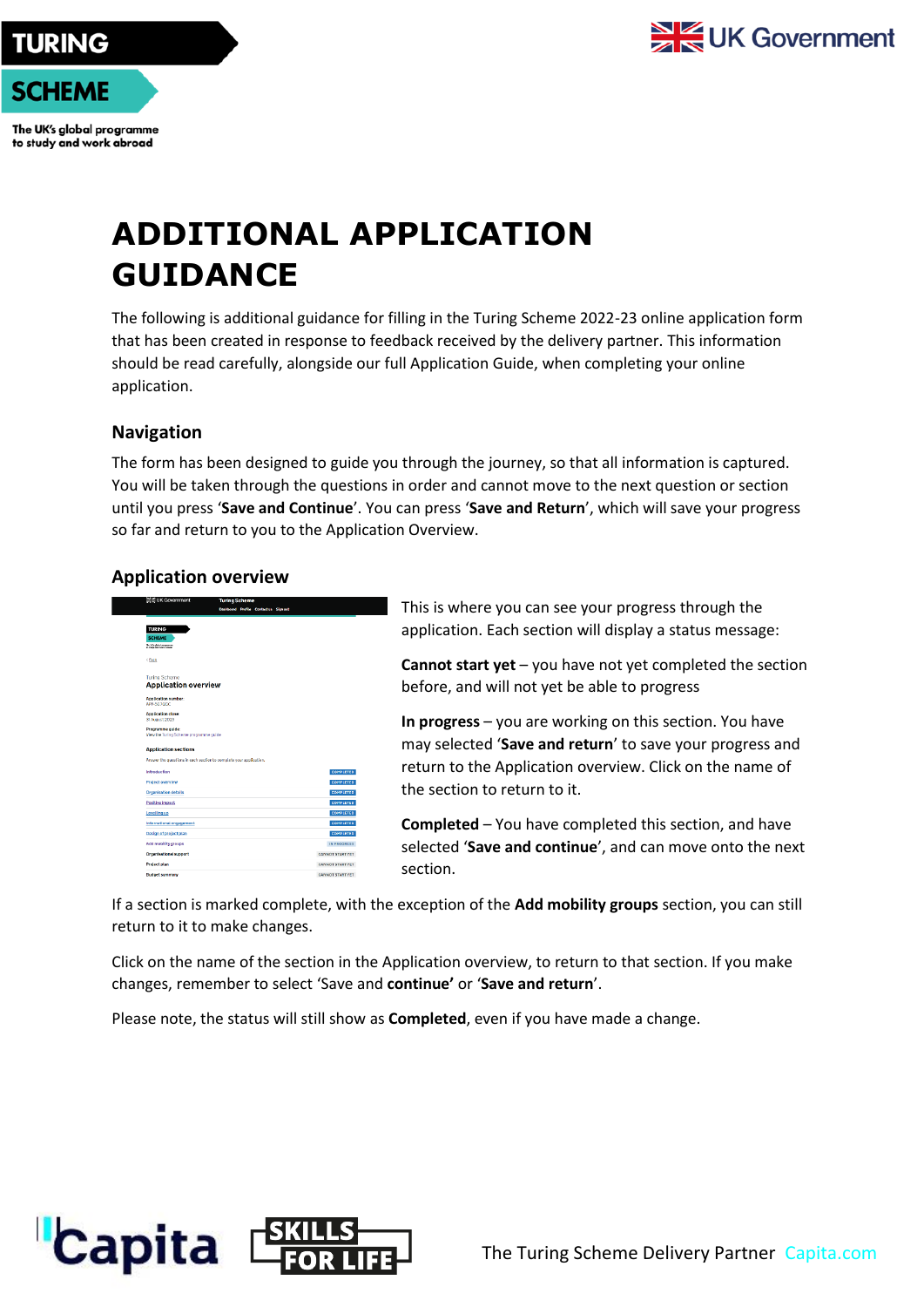#### **Mobility Groups overview**

| <b>全地UK Government</b>                                                                      | <b>Turing Scheme</b>                |  |  |
|---------------------------------------------------------------------------------------------|-------------------------------------|--|--|
|                                                                                             | Dashboard Profile Contactus Signout |  |  |
|                                                                                             |                                     |  |  |
| <b>TURING</b>                                                                               |                                     |  |  |
| <b>SCHEME</b><br>The UK's global group commer                                               |                                     |  |  |
|                                                                                             |                                     |  |  |
| <b>Chark</b>                                                                                |                                     |  |  |
| <b>Turing Scheme</b>                                                                        |                                     |  |  |
| Mobility groups overview                                                                    |                                     |  |  |
| Application number:<br>APP 5G7GGC                                                           |                                     |  |  |
| <b>Application close</b>                                                                    |                                     |  |  |
| 31 August 2023                                                                              |                                     |  |  |
| Programme guide:<br>Wew the Turing Scheme programme guide                                   |                                     |  |  |
|                                                                                             |                                     |  |  |
| <b>Your mobility groups</b>                                                                 |                                     |  |  |
| Once you have saved a mobility group it will be added to your application and listed below. |                                     |  |  |
| Add mobility group                                                                          |                                     |  |  |
|                                                                                             |                                     |  |  |
|                                                                                             |                                     |  |  |
| Once you mark as complete you will not be able to add mobility groups.                      |                                     |  |  |
| Mark as complete                                                                            |                                     |  |  |
|                                                                                             |                                     |  |  |
| Return to the application overview                                                          |                                     |  |  |
| Need help with this service? Contact us                                                     |                                     |  |  |
|                                                                                             |                                     |  |  |
|                                                                                             |                                     |  |  |

Please ensure you carefully check each mobility group before you select '**Save and continue**' on the **Check your answers** screen at the end of each – this will save and lock the mobility you have just added. This cannot then be changed.

Select '**Save and return**' instead to keep each mobility group as a draft – you will see the **In progress** status message displayed. Just select **Edit mobility group** from the **Mobility groups overview** screen to continue working on it.

You can delete a mobility group if you need to make changes and add a new mobility group – just click on Remove next to the one you want to delete.

You can add as many mobility groups as you like – just click on the green '**Add mobility group**' button.

IMPORTANT – only press '**Mark as complete**' once you have checked each mobility carefully, as once you select this, the whole Mobility groups section will be locked and cannot be altered.

| <b>Turing Scheme</b><br>Mobility groups overview                                            |                         |
|---------------------------------------------------------------------------------------------|-------------------------|
| <b>Application number:</b><br>APP-5G7QGC                                                    |                         |
| <b>Application close:</b><br>31 August 2023                                                 |                         |
| Programme guide:<br>View the Turing Scheme programme guide                                  |                         |
| Your mobility groups                                                                        |                         |
| Once you have saved a mobility group it will be added to your application and listed below. |                         |
| Add mobility group                                                                          |                         |
| 1. French exchange                                                                          | Remove                  |
| Edit mobility group                                                                         | IN PROGRESS             |
| Check your answers                                                                          | <b>CANNOT START YET</b> |
| 2. German exchange                                                                          | Remove                  |
| Edit mobility group                                                                         | IN PROGRESS             |
| Check your answers                                                                          | <b>CANNOT START YET</b> |
| 3. Italian art trip                                                                         | Remove                  |
| Edit mobility group                                                                         | <b>IN PROGRESS</b>      |
| Check your answers                                                                          | <b>CANNOT START YET</b> |
| 4. History trip                                                                             | Remove                  |
| Edit mobility group                                                                         | IN PROGRESS             |
| Check your answers                                                                          | <b>CANNOT START YET</b> |

### **Submitting a mobility group**

| 2. German exchange                                                     | Remove                  |
|------------------------------------------------------------------------|-------------------------|
| Edit mobility group                                                    | IN PROGRESS             |
| Check your answers                                                     | <b>CANNOT START YET</b> |
| 3. Italian art trip                                                    | Remove                  |
| Edit mobility group                                                    | IN PROGRESS             |
| Check your answers                                                     | <b>CANNOT START YET</b> |
| 4. History trip                                                        | Remove                  |
| Check your answers                                                     | <b>COMPLETED</b>        |
| Once you mark as complete you will not be able to add mobility groups. |                         |
| Mark as complete                                                       |                         |
| Return to the application overview                                     |                         |

Once you have entered all your mobility groups, please review each carefully. The **Check your answers**  screen is the last opportunity to make any changes.

If you are ready to submit your mobility group, select the green '**Save and continue**' button in the **Check your answer** screen.

You will see the mobility group status now displays as **Completed** in the

**Mobility group overview**.

Need help with this service? Contact us